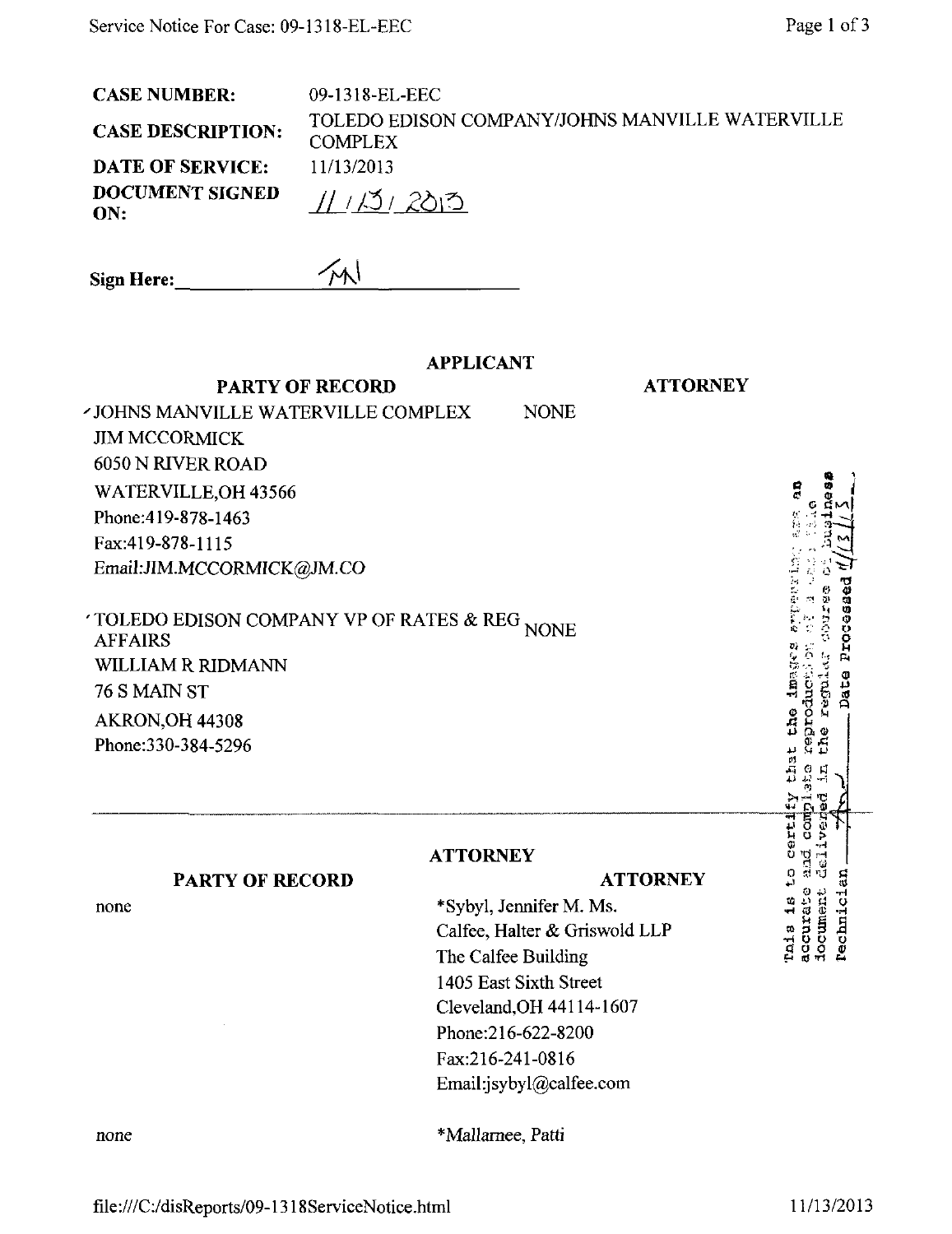|      | The Office of the Ohio Consumers Counsel<br>10 W. Broad St. |
|------|-------------------------------------------------------------|
|      | Suite 1800                                                  |
|      | Columbus, OH 43215                                          |
|      | Phone: 614-466-8574                                         |
|      | Email:mallarne@occ.state.oh.us                              |
| none | *Wolfe, Robert Mr.                                          |
|      | <b>PUCO</b>                                                 |
|      | 180 E. Broad St                                             |
|      | Columbus, OH 43215                                          |
|      | Phone: (614) 644-7691                                       |
|      | Email:Robert.Wolfe@puc.state.oh.us                          |
| none | *De Lisi, Megan Ms.                                         |
|      | Ohio Environmental Council                                  |
|      | 1207 Grandview Avenue                                       |
|      | Suite 201                                                   |
|      | Columbus, OH 43212                                          |
|      | Phone: 614-487-7506                                         |
|      | Fax:614-487-7510                                            |
|      | Email:megan@theoec.org                                      |
| none | *Shannon, Kevin P. Mr.                                      |
|      | Calfee, Halter & Griswold LLP                               |
|      | 1400 KeyBank Center                                         |
|      | 800 Superior Avenue                                         |
|      | Cleveland, OH 44114-2688                                    |
|      | Phone:216-622-8852                                          |
|      | Fax:216-241-0816                                            |
|      | Email:kshannon@calfee.com                                   |
| none | *Edwards, Mary                                              |
|      | Office of the Ohio Consumers' Counsel                       |
|      | 10 West Broad Street                                        |
|      | Suite 1800                                                  |
|      | Columbus, OH 43215                                          |
|      | Phone: 614-466-8574                                         |
|      | Fax:614-466-9475                                            |
|      | Email:edwards@occ.state.oh.us                               |